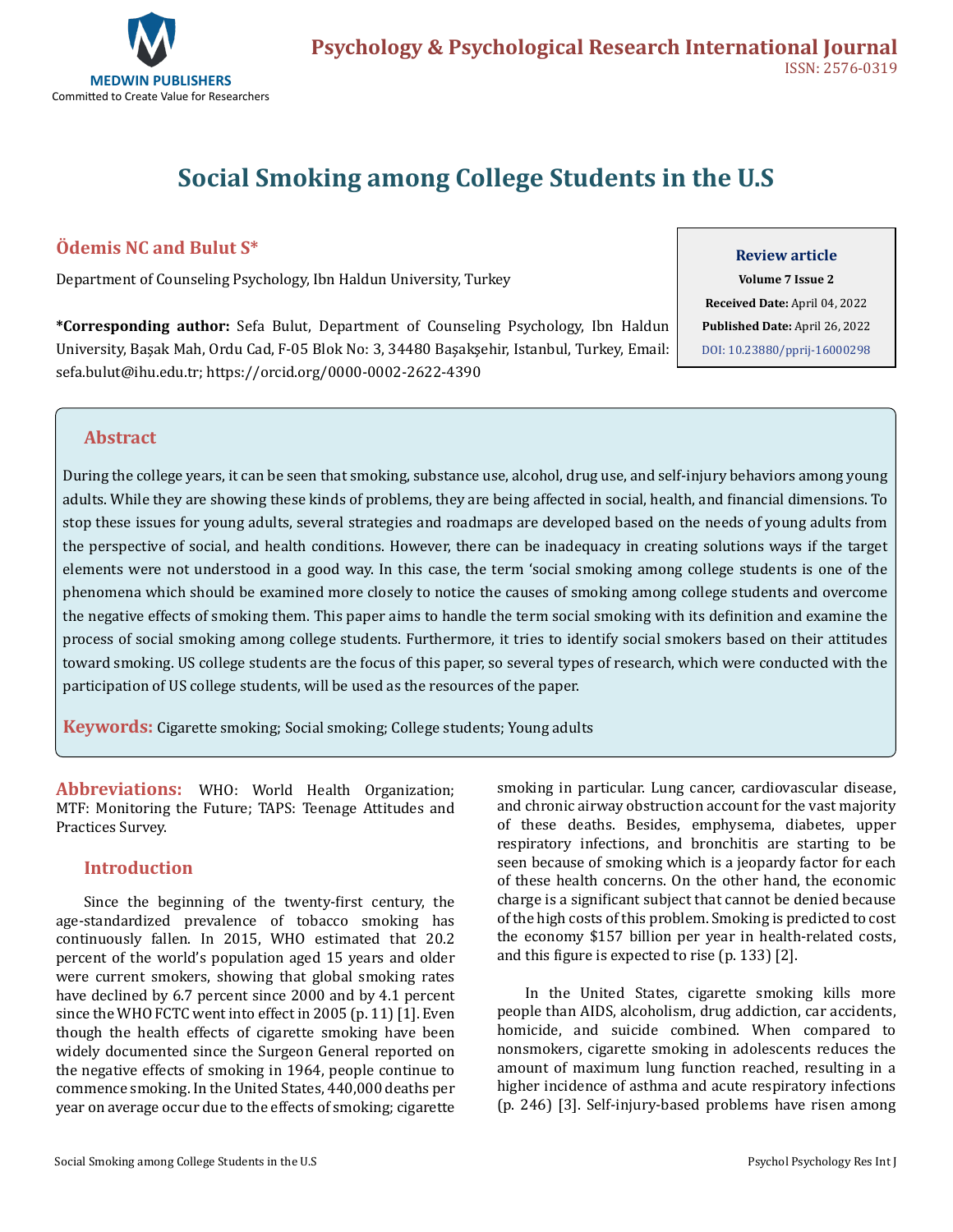college students, and smoking is a kind of self-injury-based behavior. According to various studies, there is a link between nicotine addiction and mental issues. It gives rise to anxiety, stress, and miscellaneous disorders. Despite the paucity of literature in this area, a new study suggests that self-injurers have a greater prevalence of smoking than their non-injuring peers. These findings give us the idea of how smoking has importance in the life of young adults (p. 120) [4].

During the 1990s, the proportion of tobacco use among young adults was lower than in other age groups. This lower proportion pushed tobacco companies to focus on young adults more than before to create a market with young adults. Furthermore, the tobacco industry believed that the transition from adolescence to adulthood had an important role to bring a smoking habit to individuals. In this case, The industry saw this transition as a milestone to form a broad tobacco market, so it tried to integrate smoking into young adults' social environments such as schools, pubs, and clubs with various marketing strategies (p. 1028) [5]. As a result of these policies, although smoking is declining among most adult groups in the United States, it has climbed dramatically among young adults aged 18 to 25, rising from 34.6 percent in 1994 to 41.6 percent in 1998. Despite the fact that university students are less likely to smoke than noncollege students, the smoking rate among college students has increased dramatically, from 22% in 1990 to 28% in 1997. Students enrolled in public universities experienced the greatest growth, with a 33 percent increase from 1993 (22%) to 1997 (29%). In the United States, about 8 million students between the ages of 18 and 24 are enrolled in colleges and universities, and more than 2 million of them smoke. Smoking is becoming more of an issue among college students (p. 69) [6].

Smoking habits among young adults, including college students, vary greatly, ranging from daily heavy smokers to infrequent puffers. Those who smoke only once in a while are the most common group of young smokers. For example, 65 percent of college students who use tobacco do so on a sporadic basis. Moreover, the dependency proportion of smoking is lower for college students who smoke occasionally. Students only smoke in a limited number of situations, such as on weekends, while consuming alcohol, and socially with fellow smokers (p. 1199) [7]. Several studies point out the phenomenon of' social smoking' which can be explained as another type of term for occasional smoking. According to debates in tobacco and health conferences, social smoking among young adult cigarette users is a relatively new phenomenon. Based on the observation of college health professionals, students identify themselves as social smokers instead of active smokers because of the conditions and density of their smoking activities (p. 133) [2]. However, it does not mean that this kind of smoking is not a danger

to human health and living conditions. According to some studies, more than half of college students who smoke at low levels in their freshman year will continue to smoke in their senior year, and 30% will convert to daily smoking. More than 40 percent to more than 50 percent of regular adult smoking begins in young adulthood, depending on ethnicity. Furthermore, long-term smoking raises cardiovascular risks, and early cigarette usage is linked to respiratory problems, worsening health conditions, and mental health issues (p. 845) [8].

Smoking behavior causes many different issues for individuals in physiological, psychological, social, or economic aspects. Social smoking is a term that is not examined adequately even though many social smokers are common in colleges. This phenomenon needs more focus to create correct strategies for solving the problem of tobacco use among young adults. Several definitions of social smoking and the lack of identity of social smokers compose a complicated process and a barrier to overcoming the concerns of smoking and reducing the negative effects of tobacco use among young adults, and college students in particular. In this context, this paper aims to examine the term social smoking and its characteristics, and identities of social smokers which are poorly understood. The sample of the paper is college students in the US. Furthermore, currently available solutions ways, and strategies to overcome the effects of social smoking among college students will be handled.

## **Definition of Social Smoking and Characteristics of Social Smokers**

Nondaily smoking is a prevalent term of smoking among young adults. According to research, Smoking was reported to be less than 30 days per month by 19.9% of young adults. Furthermore, another form of nondaily smoking, which shows an occasional smoking habit, is called social smoking (p. 1291) [9]. The term social smoking is a kind of pattern that was not defined in the literature, so the lack of the definition creates an obstacle to comprehending this term. In some ways, social smoking means smoking together mostly instead of smoking alone (p. 134) [2]. There are also several definitions of social smoking based on the context of smoking. For example, smoking is seen in social places such as nightclubs, bars, and restaurants, or nondaily smoking by young adults that occurs only in the presence of other smokers (p. 845) [8]. The above-mentioned definitions of social smoking raise theoretical and methodological issues. People who identify themselves as social smokers, do not accept themselves as a smoker, but they behave as daily smokers. For instance, limiting social smokers to those who "smoking that occurs only in the presence of other smokers" is a rigorous behavioral definition that only encompasses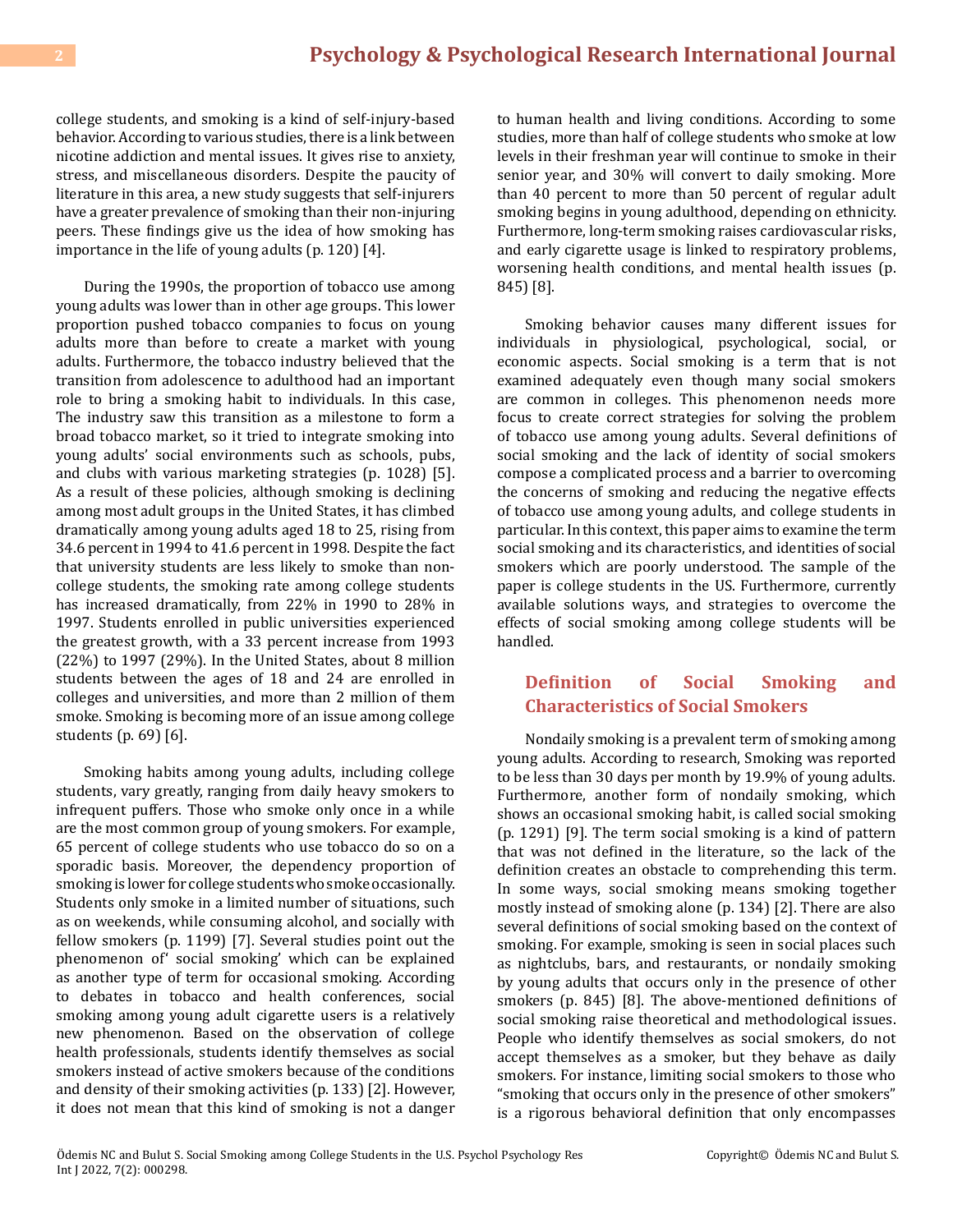a fraction of those who consider themselves to be social smokers or daily smokers may be included in the "to smoke together mostly instead of smoking alone" category, which includes self-identification as a social smoker. Thus, these indefinite may cause various problems to examine the pattern of social smoking (p. 1291) [9].

Before handling the identity of social smokers, it is significant to understand how this behavior occurs among students and young adults. Although the initiation of cigarette use typically occurs before age 18; longitudinal research suggests that smoking is often initiated and escalates rapidly after age 18. Several long-term surveys, including Monitoring the Future (MTF) and Teenage Attitudes and Practices Survey (TAPS), tracked smoking habits from high school to college. According to age trend statistics, the amount of students who smoke a half-pack or more per day increases with age, causing researchers to speculate that light smokers in high school either become heavy smokers or quit college (p. 69) [6]. Early smokers were identified in puberty by a lack of exposure to smoking models, low levels of deviance, negative attitudes toward smoking, and college attendance. Late-onset smokers may be more inclined to comply with smoking regulations during puberty, but when they move from adolescence to emerging adulthood, they may no longer see smoking as an aberrant activity. Furthermore, once adolescents leave home, possibly to attend college, they are no longer subject to parental regulations and supervision (p. 2213) [10]. In this case, the time interval from high school to college is a crucial period. Students who never smoked in high school or only smoked infrequently before college may be enticed to try cigarettes or increase their use frequency throughout their college years. Approximately 40% of college smokers report an increase in their smoking behaviors during college, and approximately 20% of college smokers become daily smokers (p. 346) [11].

The characteristics of social smokers are essential factors for identifying smokers and examining the social smoking term. In the literature, several types of research handle social smokers in college students in the US. Based on the results of these researches, it can be possible to observe social smokers' characteristics, identities, and attitudes towards smoking. To exemplify, according to the research conducted by Brown, et al., students who smoke occasionally did not describe themselves as a smoker. The participants of the research also mentioned that they were not addicted owing to their quantity of smoke. If a person smokes plenty of cigarettes, it shows that he is a smoker (p. 1201) [7]. Considering their smoking habits, not all smokers identify themselves as such. Approximately half of the smokers deny smoking, with half of these "deniers" identifying as social smokers alternatively (p. 346) [11]. Nondaily tobacco users are those who use any tobacco product, at any level, for

less than 30 days per month. Heavy smokers are those who smoke a maximum of five cigarettes per day on at least four days per week (p.192) [12].

Moran et al. found that social smoking is extensive among students who have more social conditions. The reason is that they could find more chances to smoke socially. It is mentioned that social smokers' tobacco use is related to alcohol use, binge drinking, and party activities. Besides, social smokers do not identify themselves as addicted smokers, however, they have a strong attitude toward quitting smoking. College students believe that they quit occasional smoking after graduation. On the other hand, their attitude in the dimension of health shows that cigarette use on a low scale is not harmful, and it does not cause the diseases which are associated with smoking (p. 1032) [5]. Social smokers do not identify themselves as a smoker, and use smoking as a tool to create a social environment, and make themselves socially acceptable to others. However, the attitude of social smokers in the health context creates a barrier to public health strategies. For this reason, the prevention and solution ways on smoking may not be shown to social smokers. The tendency levels of social smokers are low in the case of psychological and physical addiction. Because of that, the strategies for social smokers to quit should focus on the social profits of smoking. Strategies can emphasize that smoking is not important for social smokers to quit smoking habits. Banning smoking in environments where students spend most of their time is also an important step to prevent social smoking (p. 137) [2].

Besides being more social, and creating an environment with others, college students also emphasize different kinds of reasons that give them a start to smoke. From the perspective of college students, alcohol or binge drinking is one of the most effective factors for their smoking attitude. It is normal for them to smoke while drinking, however, if someone smokes in daily life, it is seen as a dependence by the students. The psychological condition of college students is another factor that triggers smoking. Smoking generally occurs when they do not feel happy. Stress, anxiety, anger, and other negative psychological aspects cause smoking. In research, it is claimed by a participant that smoking only occurs during negative feelings, and if he feels happy, he does not need to smoke (p. 1201-1202) [7]. Risk-taking and irreverence are rarely considered factors of smoking. The biggest predictors of cigarette smoking in college students were high-risk behaviors like marijuana usage, binge drinking, and many sex partners. High-sensation seekers smoke more in social contexts, such as at a party or with a partner, than poor seekers in a sample of college students. In the literature on smoking initiation, depression is a significant factor. Although there has been evidence of a link between depression and social comparison or peer smoking,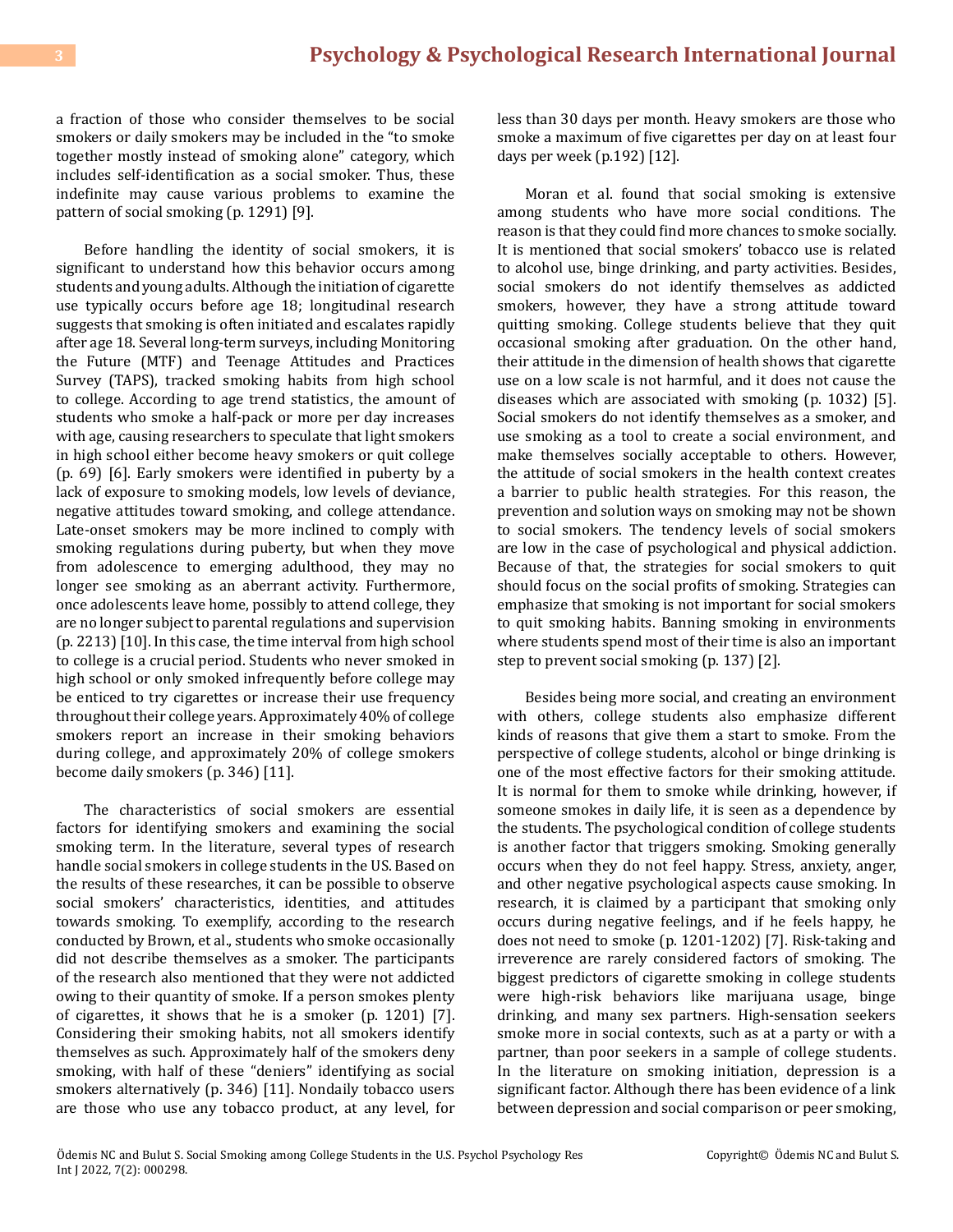it is unclear whether depression causes one to smoke or whether starting to smoke causes depression (p. 248) [3].

It is necessary to examine quitting intentions of social smokers for understanding the approach of college students against smoking. As it is mentioned in this paper, social smokers do not identify themselves as addicted smokers. In this case, their purpose for quitting smoke can be seen as weak. Some groups of college students believe that if you are not a daily smoker, it is not a danger whether you quit smoking or not. However, some groups intend to quit as well. Several times, quitting smoke comes to mind for these students, such as after graduation or after getting married (p. 1201) [7]. There are several quitting motivations of smokers in social, economic, and physical contexts. The cost of smoking or a desire to save money, health reasons, improving fitness levels to participate in sports, and social causes, such as the hate of their smoking by family, friends, partners, or roommates, or the smell, the poor taste, the effect of smoking on one's appearance, labeling, and growing hooked to cigarettes are all factors that taken into account as quitting motivations by the college students (p. 965) [13]. Labeling by other people about smoking is a significant factor to see how social smokers are affected by social stigmas, and considering this factor has an important role in quitting period. That is, the people around social smokers such as family members, or schoolmates, can shape social smokers' smoking frequencies. Students take care of where they smoke, when they smoke, and with whom they smoked. To give an illustration, some social smokers do not want to inform their parents about their smoking because they think that their parents may negatively label them, and parents may implement several punishments to stop their children. Moreover, the role in college that social smokers draw is also important for them. Although social smoking creates a social zone for the students, it makes them think about their identities in the college area. Female students claim that it is not seen as a right behavior from the perspective of some others, and if you smoke, they do not see you as a girl. Thus, stigmas as a prior factor for social smokers, affect smoking behaviors, and social smokers try to protect their identities from their smoking behavior (p. 2202) [7].

Although there are various quitting motivations, the attitude of smokers toward quitting is not serious. The researches that were written on social smoking about college students have nearly the same results about the quitting attitude of social smokers. The results show that college students' social smoking habit is underestimated by themselves. Because of the lower smoking scale, they think that they will quit smoking easily. However, social smoking can transform into permanent smoking. Based on the research on the participation of college students, among the percentage between 33 and 50% of students, it is seen that students had a daily smoking habit after a while when they started to smoke occasionally (p. 137) [2].

#### **Discussion**

As it is understood from the several data and results of research that are given above, social smoking among college students occurs based on various reasons in social, environmental, and emotional contexts. The term 'social smoking' is tried to be explained, but there is not an exact definition. The literature shows that a few pieces of research have a social smoking definition, and the researchers see this point as a limitation for producing obvious approaches (p. 137) [2]. The lack of a concrete definition may be associated with the differences in social smokers' understanding of social smoking. Between young adults, social smoking phenomena differ due to their approaches and attitudes. It is possible to say that creating a clear definition of social smoking depends on understanding the social smokers because it can be estimated that social smokers attend smoking with different aims, and show this behavior with different conditions and contexts when we look at the results of the research which are conducted with the participation of college students. The identity of social smokers was evaluated based on college students' answers, and due to not seeing themselves as real smokers, it is hard to change their attitude. However, the fear of labeling is a kind of punishment for them to think that they should not smoke even if they are not dependent. Moving from this point, this situation can be used as a quitting step for smokers. At the same time, banning smoking can be an effective punishment for overcoming the smoking problem because it is being used by a group as a socializing tool.

#### **Conclusion and Recommendations**

Smoking behavior is a kind of pattern that occurs as a result of several factors, and it can affect individuals in different ways such as psychologically, socially, and financially. After the selling strategies of tobacco industries, the proportion of tobacco use among college students increased and this context became a critical case in the literature to examine smoking practices and to obstruct disadvantages for college students. In this context, social smoking is one of the patterns that are related to tobacco use. The insufficiency of the definition of this term, and the unclarity of social smokers need to be explained to create correct strategies in health, psychological, financial, and social dimensions. As a general idea of researching social smoking, it can be said that social smoking is a smoking practice in social smokers who do not see this practice as a smoking habit. This practice is not a serious problem for them in terms of their physical and psychological health. In this case, the normalization of social smoking among college students may be a barrier to implementing health-related strategies. In addition to this,